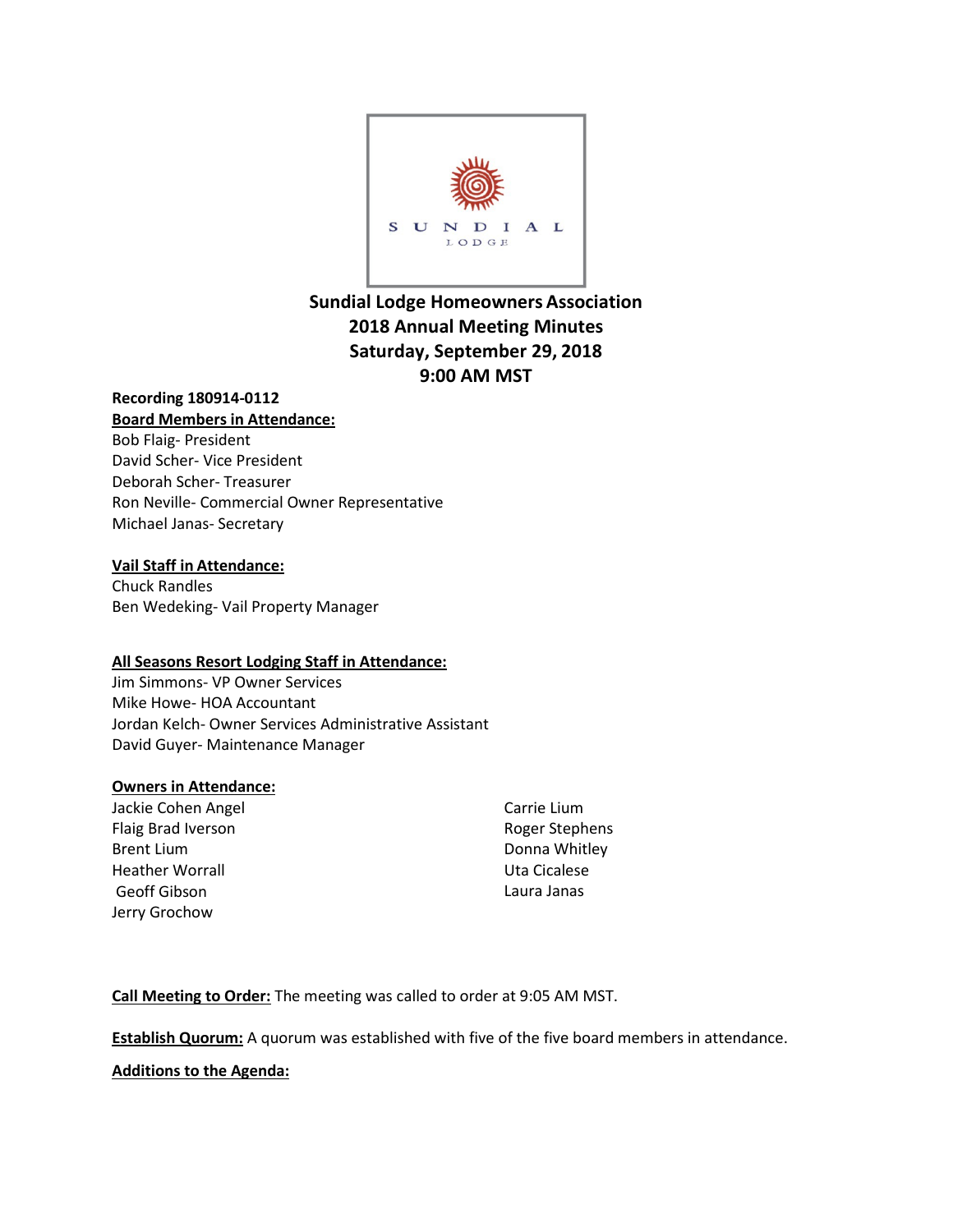• Discuss second floor back area

#### **APPROVE MEETING MINUTES:**

David Scher motioned to approve the meeting minutes from September 23, 2017, Michael Janas seconded the motion; Approved unanimously. Motion carries.

## **CVMA UPDATE**

- A lot of activity to animate the village right now. Improvement to the forum was successful, July  $3<sup>rd</sup>$  celebration went well, Tour of Utah started here. Looking for a culinary event next year and other events for 2019.
- High Meadow chairlift has been updated to a high speed quad. Whole area has beenregraded.
- Cloud dine in increasing, 50% larger.
- Mid-mountain lodge project- to be completely remodeled and reconverted
- Red pine road snow making

# **TCFC/REPLAY UPDATE**

- TCFC has been constructing certain Canyons road and infrastructure improvements including Canyons Resort Drive, and storm water management. The construction on these projects will be completed by November 1.
- TCFC is building a new facility (Team Building) for Vail Resorts in Lower Village to replace those temporary red structures on RC16. This will be completed by Nov 1, and Vail is moving their employees before ski season begins. The existing buildings on RC16 will likely be demolished next summer.
- The new ski patrol & clinic building to be constructed on RC15 did not begin construction in time to complete by ski season. It will be constructed starting in the spring of '19 with an 18-week construction schedule.
- The final parking lot anticipated for Lower Village has also been delayed. TCFC will regrade the lot and make it available for parking during the 2018/19 ski season, and complete the top coat, striping and lighting in the spring of 2019.
- RC16B has completed closing to developer Billy Reed. The site is currently going through design review and is zoned for residential town homes. I expect construction to begin later this year or early next, and marketing to commence in December.
- RC20B has been delayed, and I expect this parcel to close, and begin marketing and construction in the Spring '19.
- RC17 is expecting to begin marketing in December, and start construction in the spring of'19.
- RC14 is Replay's Yotel Pad Project. I will let you or Gary describe the status of this project directly.
- RC5 there has been some preliminary planning for Vail's kids ski school, but the structure of a transaction between Westgate, Vail and TCFC to move this project forward has not advanced at this time.
- We have a number of people actively looking at other parcels. It is TCFC's desire to advance the development at Canyons as rapidly as possible to achieve a critical mass of available rooms and residences intended to give rise to successful restaurants, retail and revenue to the CVMAto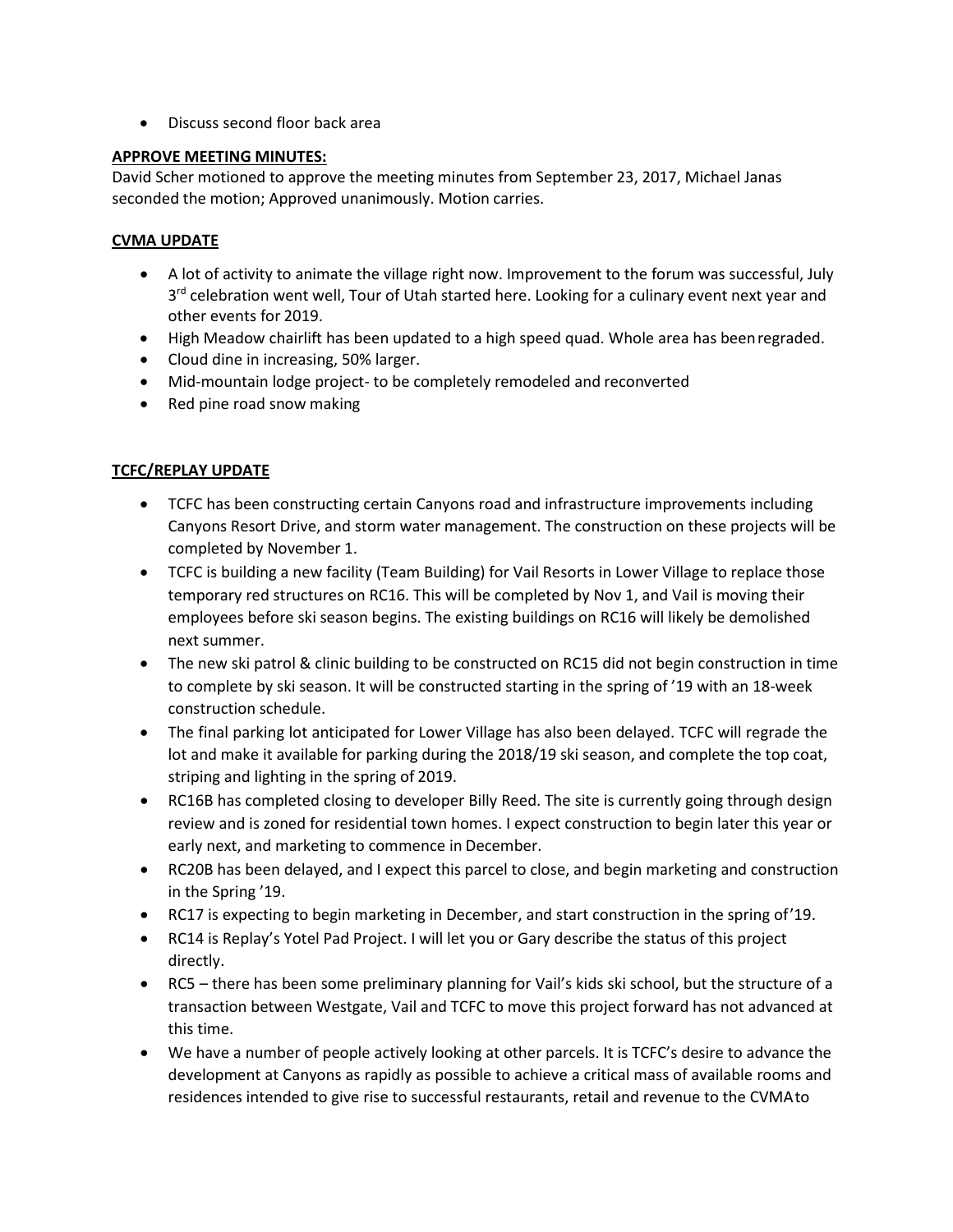produce the kinds of events like the summer concert series that will make The Canyons the most enjoyable community to live or visit in Utah and beyond.

#### **BOARD ELECTION RESULTS**

Welcome Heather Worrall and Howard Scher to the Sundial HOA Board Committee

## **HOA ACCOUNTING UPDATE PRESENTED BY DEBORAH SCHER AND MIKE HOWE**

#### **Budget**-**to**-**Actual Variance Reports**

While Sundial HOA budgeted an excess of funds of \$4,708 for this reporting period, the Association is happy to report that it ended with a surplus of \$12,792. This is \$8,084 greater than the budgeted surplus for the period. Overall, Sundial HOA has a surplus of \$22,588 year-to-date, which is primarily related to significant under budget variances in legal & professional fees, trustee expense, pool towel purchases, maintenance wages, and electric, Gas, and Water expenses. These savings will be used to fund unbudgeted capital items.

#### **August 2018 Revenues:**

The total revenue budgeted for this period is \$148,446, while actual revenue earned is \$150,661. This \$2,215 variance in revenue is primarily attributable to the following:

• Meeting Room Rental: board conference room was rented this period causing a variance between actuals and budgeted amounts. This variance is favorable for the HOA.

#### **August 2018 Expenses:**

Period expenses total \$137,869, approximately a 4.1% decrease in budgeted expenses, or a positive variance of approximately \$5,869. Significant variances of specific line item expenses include:

- Security Wages: There is a variance of \$544 primarily due to the increased summer weekend occupancy, the hotel had increased security wages to cover theseneeds.
- Security Systems: The \$308 variance was due to updated maintenance and troubleshooting the surveillance cameras.
- Internet Repair: this line item has a variance of \$854 which is the invoice being reviewed before payment is made. This expense is the Xtelesis Corporation; they were called out for some trouble spots in the hotel. After review of the invoice, we have some questions into them regarding the cost. This amount could be adjusted in the next period. We will keep you update on the progress of thisinvoice.
- Electric: there is a \$5,226 variance favorable for the HOA. This is directly relatedto the efficiency of the new chiller in using less electricity to run thismachine.

#### **Discussion of Delinquent Association Owners as of August 31, 2018**

Based upon review of Delinquent Association Owners, there are several delinquent balances. In total, the 90-day aged receivables sum to \$7,225. All Seasons Resorts has a balance of \$6,667 which will be paid to the HOA in December based upon the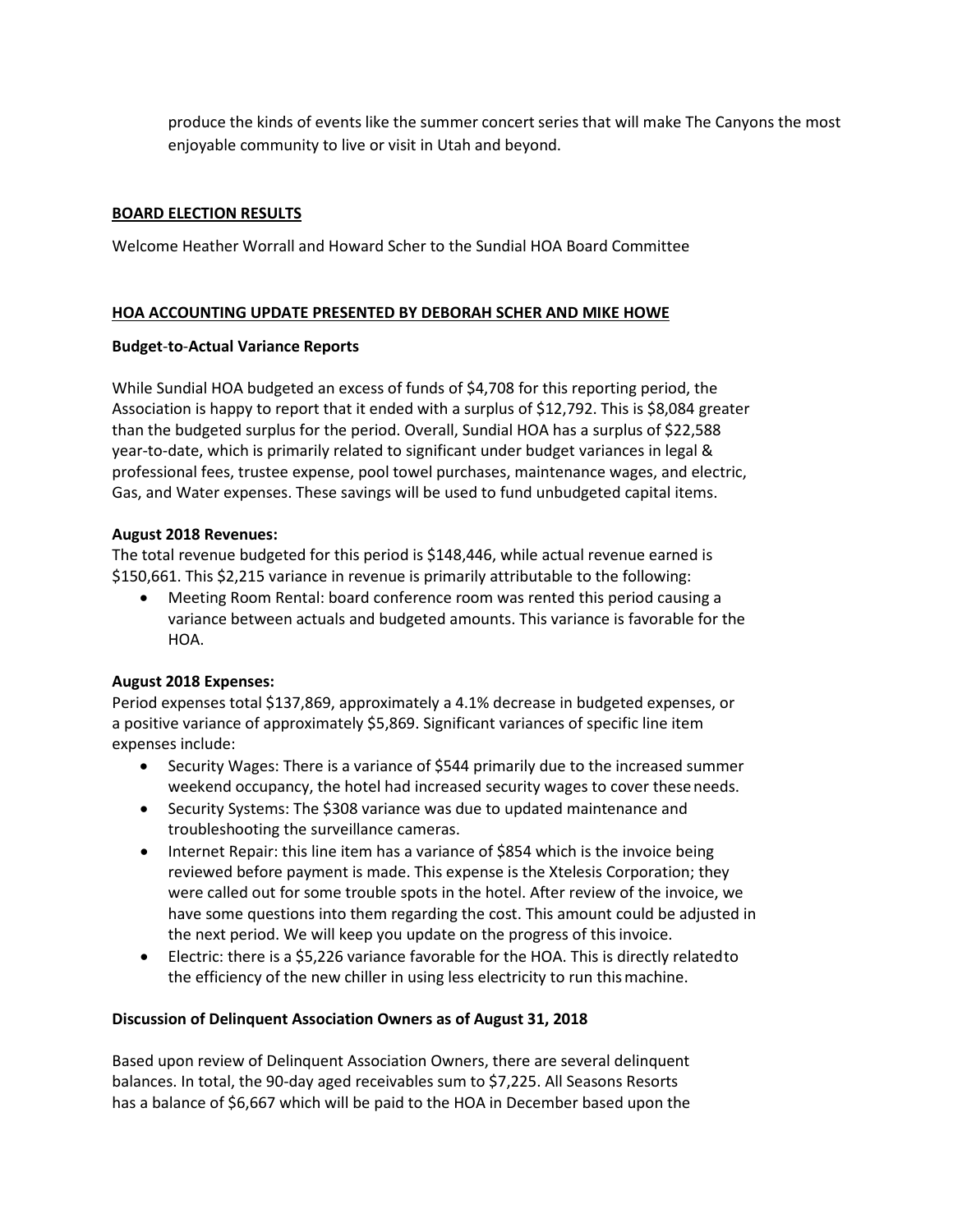agreement established with the board. Members portion of the past due amount is the difference of the two numbers stated above \$558.

## **Capital Reserve Budget vs. Actuals for the Period Ended August 31, 2018**

- Unanticipated capital expenses**:** There were no unplanned capital expenses during the period for the HOA. The balance year-to-date for the unanticipated capital expenses is \$12,075.
- Planned capital expenses: a portion of the electrical work performed on the survey for the overall property was billed out during the period. Along with the chiller payment bringing the total planned capital expenses to a total of \$70,882. We are currently \$3,694 below budget for these items.

## **HOA OVERVIEW UPDATE**

- Mike, Dave, Gina and Jordan added to the HOA administrative staff at All Seasons Resort Lodging to better take care of HOA tasks
- On site services discussion: \$20 check in fee proposed, redesign front desk system completely

# **MAINTENANCE UPDATE**

- Exterior Painting Project Update: Final stage of exterior painting next May timeframe and patio floors to be painted next spring
- Windows Cleaned B Bldg. facing forum (from Swallows) after painting job completed / Paver balconies cleaned
- Swallow nest precautions for next spring/summer: Nests have been knocked down, need to determine action plan for addressing this issue in the future
- Trane Chiller: Installed and running well
- Landscape area: Backside of B building on top of garage and next to cooling towerfans

# **Motion: David Scher made a motion to allocate \$7,500 for a bocce ball/putting area design for this area to be presented to the board and homeowners to vote on at a later date. Seconded by Deborah Scher. Approved unanimously. Motion carries.**

- Cooling Tower Fan Noise Need to discuss possible solutions & costs
- Bridge Leak: The leak has been found maintenance is looking into resurfacing bridge floor, will need to repair the arch at some point within the next year
- Electrical Repairs/Update: Main pool pump room will be done by the end of the year
- Garage Clean Up: To be done soon
- Roundabout and parking lines to be repainted soon
- New trash location discussion

#### **MISCELLANEOUS/OPEN DISCUSSION**

• Proposal for laundry facility to be renovated for new use, current discussion is a new fitness facility or coffee shop, open to discussion